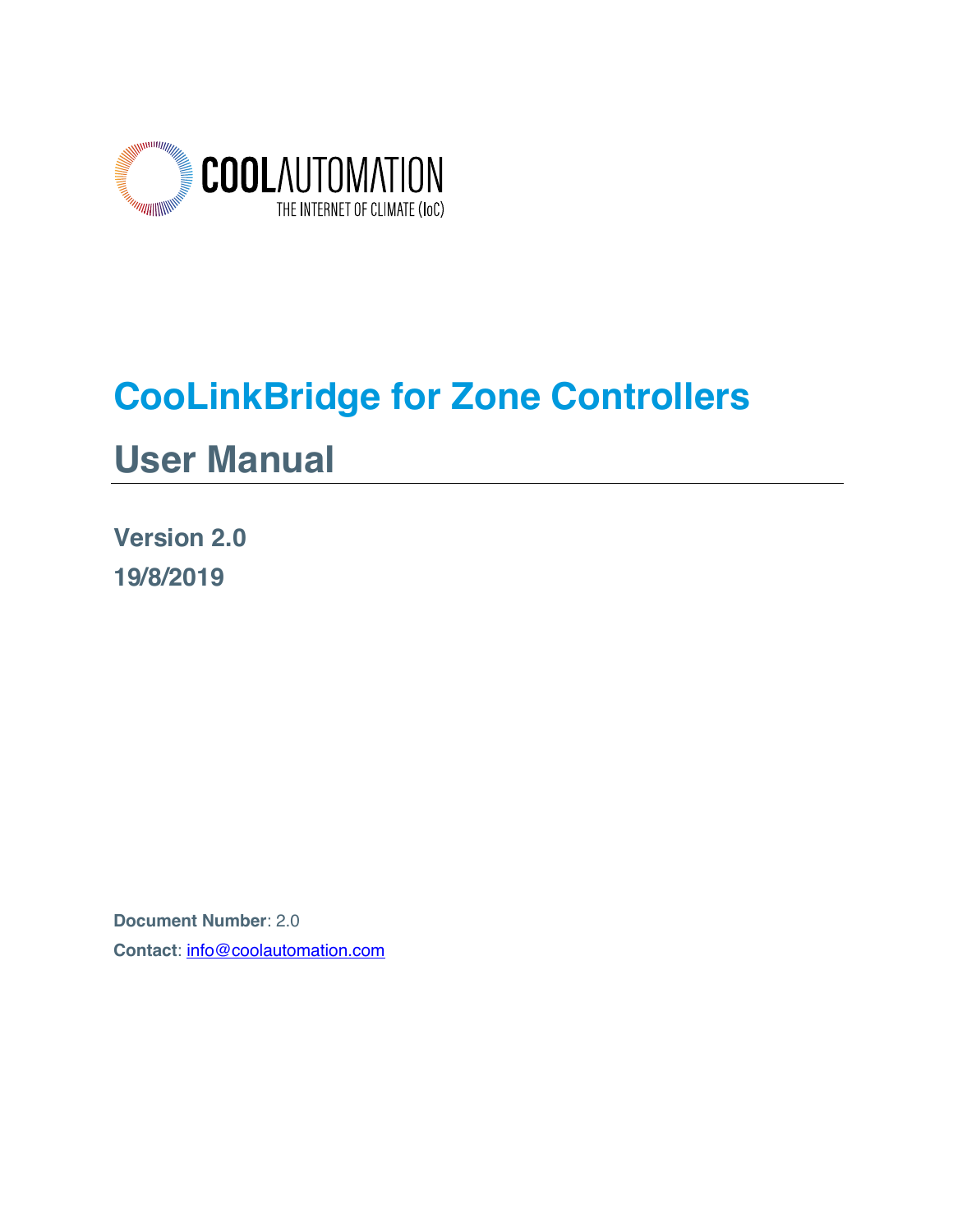# **Table of Contents**

|    | 1.1                                            |  |
|----|------------------------------------------------|--|
| 2. |                                                |  |
|    | 2.1<br>2.2<br>2.3<br>2.4                       |  |
|    |                                                |  |
|    | 3.1<br>3.1.1<br>3.1.2<br>3.2<br>3.2.1<br>3.2.2 |  |
|    |                                                |  |
|    |                                                |  |
|    | 4.1<br>4.1.1<br>4.1.2<br>4.2<br>4.2.1<br>4.2.2 |  |
| 5. |                                                |  |
|    | 5.1<br>5.1.1<br>5.1.2<br>5.1.3<br>5.1.4        |  |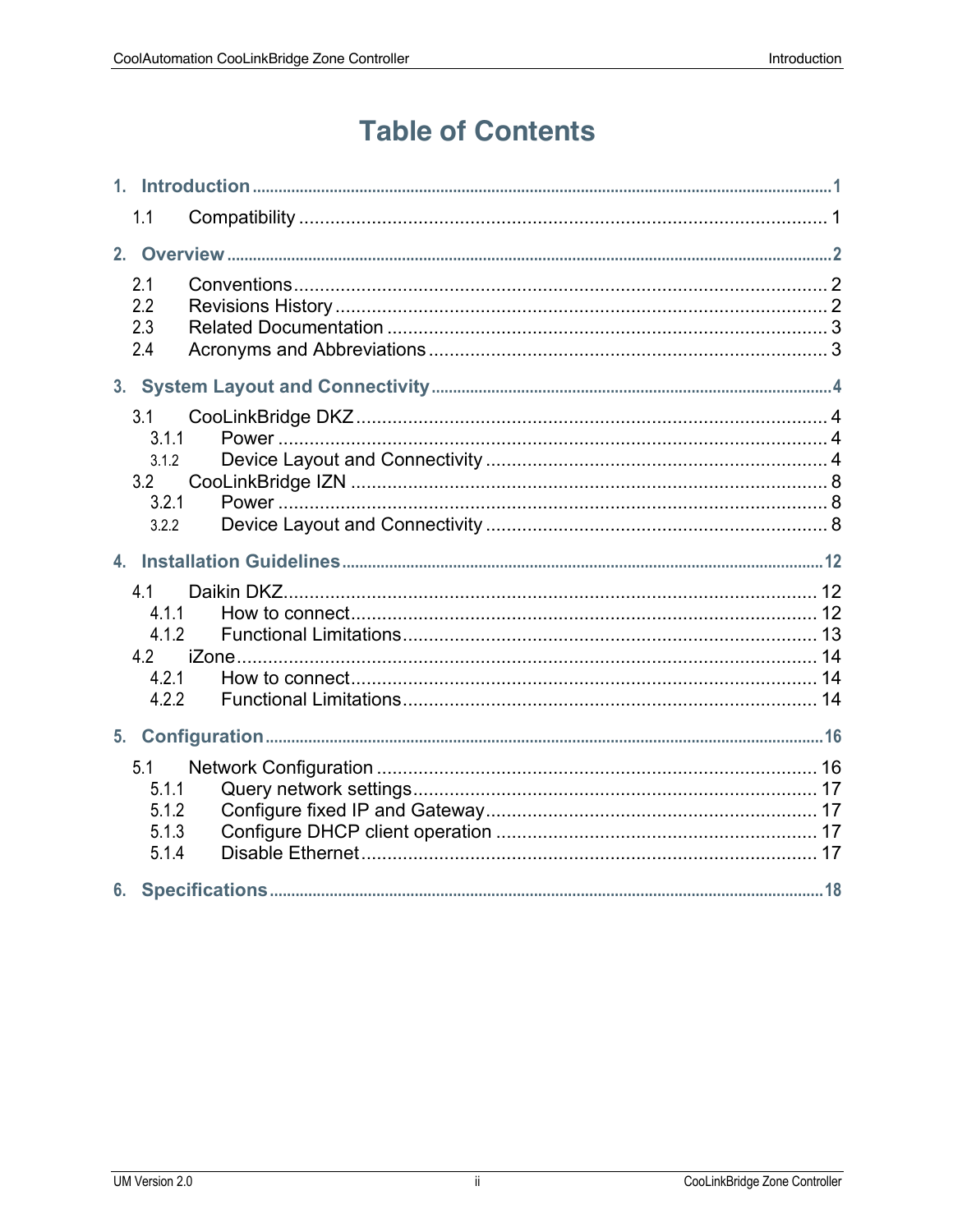# **1. Introduction**

This User Manual (UM) provides the information necessary, for installers and integrators, to effectively use the CooLinkBridge for connecting with zone controllers of multiple manufacturers.

# **1.1 Compatibility**

| <b>CooLinkBridge</b><br><b>Model</b> | Zone controller<br><b>Manufacturer</b> | <b>Models</b>                                                          | <b>Notes</b>                                            |
|--------------------------------------|----------------------------------------|------------------------------------------------------------------------|---------------------------------------------------------|
| CooLinkBridge<br><b>DKZ</b>          | Daikin                                 | <b>BRC24Z4</b><br><b>BRC24Z8</b><br><b>BRC240Z4</b><br><b>BRC240Z8</b> | CooLinkBridge DKZ is used<br>only as a slave controller |
| CooLinkBridge<br><b>IZN</b>          | <b>Air Stream</b><br>(iZone)           |                                                                        | "Bridge (CB)" Ethernet<br><b>Adapter Required</b>       |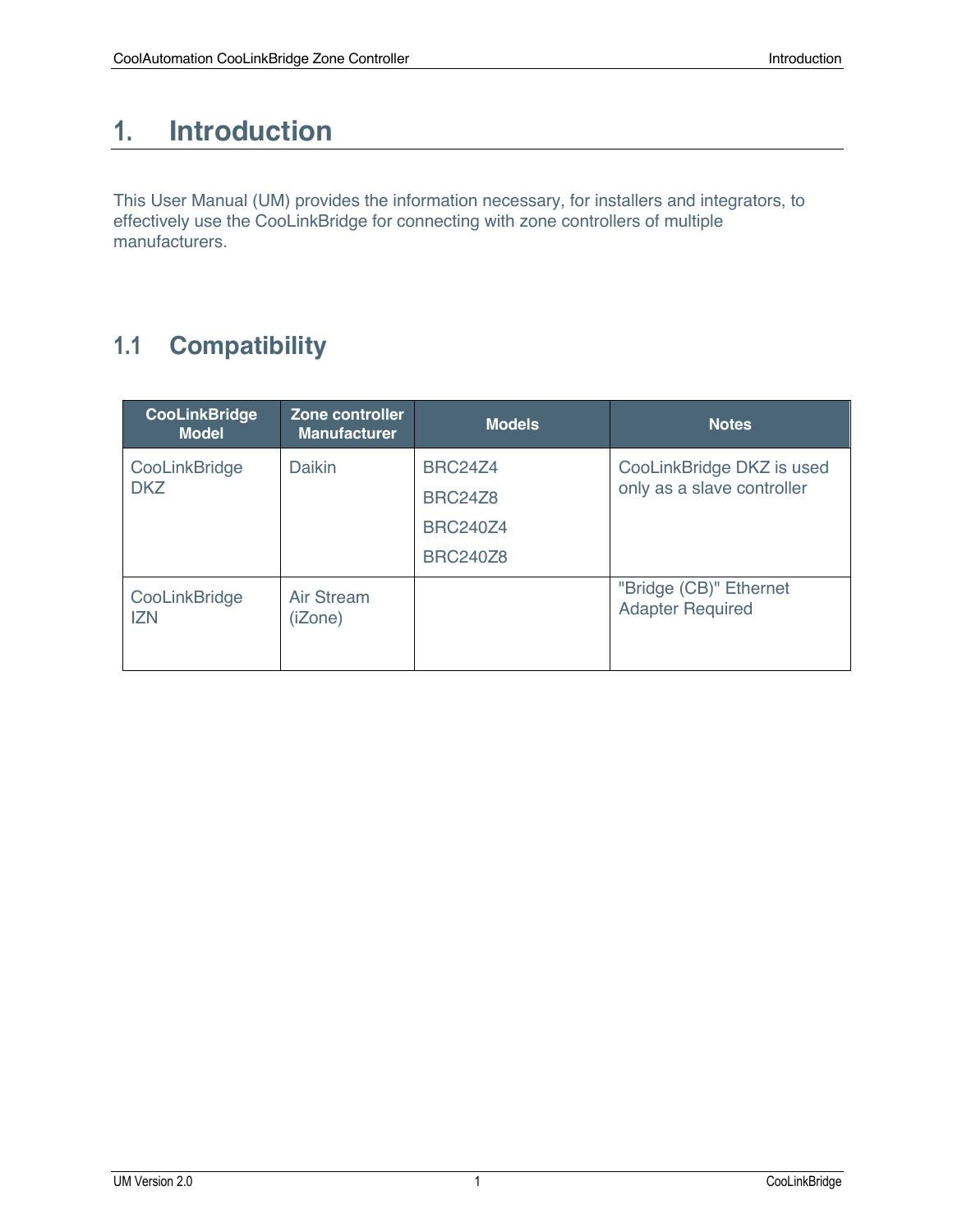# **2. Overview**

The CooLinkBridge enables integration of the Zone Controller device with Home Automation and BMS (Building Management System) controllers.

When controlling the Zone Controller device through the CooLinkBridge, the user is able to control AC unit and each zone as if it was a separate Indoor unit.

The CooLinkBridge comprises the following capabilities and interfaces:

- RS232 (ASCII)
- RS485 (Modbus RTU according to the EIA/TIA-485 standard), BACnet MSTP
- Ethernet (ASCII, Modbus IP, REST, BACnet IP) for control and monitoring of the HVAC system's operation
- KNX (Optional).
- Remote access via smart phone, tablet or PC using the CoolRemote application

### **2.1 Conventions**

This document provides screen prints and corresponding narrative to describe how to use the CooLinkBridge.

When an action is required on the part of the reader, it is indicated by a line beginning with the word "Action:" For example:

**Action**: Click on OK.

Fields or buttons to be acted upon are indicated in bold italics in the Action statement; links to be acted upon are indicated as links in underlined blue text in the Action statement.

**Note**: The term 'user' is used throughout this document to refer to a person who requires and/or has acquired access to the CooLinkBridge.

# **2.2 Revisions History**

|                        | <b>Version Number</b> | <b>Date</b>    | <b>Author/Owner</b>              | <b>Description of Change</b>                  |
|------------------------|-----------------------|----------------|----------------------------------|-----------------------------------------------|
| 25/3/2019<br>СA<br>0.1 |                       |                | Preliminary CooLinkBridge manual |                                               |
|                        | 2.0                   | 8/7/2019<br>CА |                                  | Update with additional zone controller brands |
|                        |                       |                |                                  |                                               |

*Table 1 - Record of Changes to document*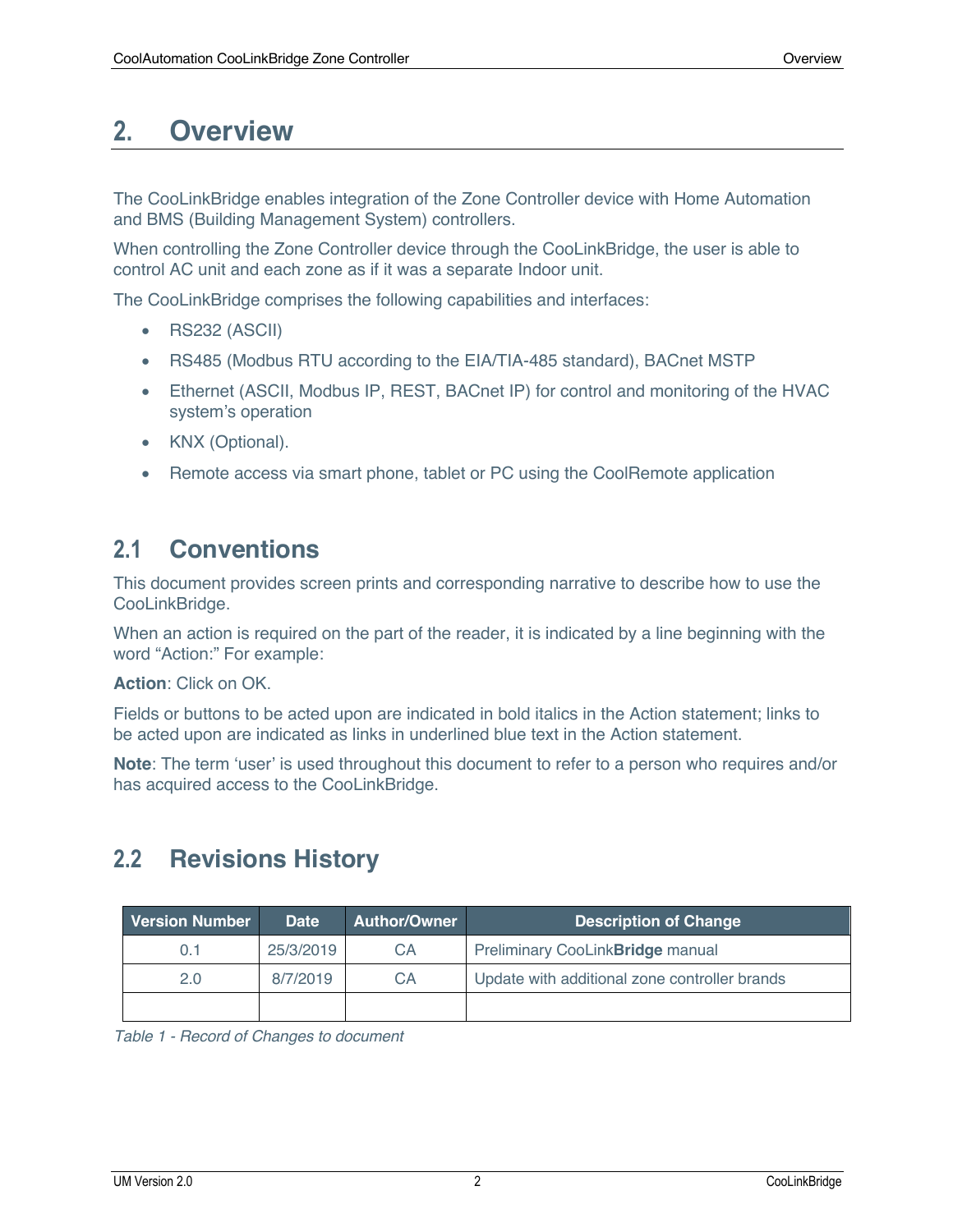## **2.3 Related Documentation**

| <b>Document Name</b>                 | <b>Document Location and/or URL</b>                                                             |
|--------------------------------------|-------------------------------------------------------------------------------------------------|
| <b>BACnet integration guidelines</b> | https://coolautomation.com/lib/doc/CoolMasterNet/manual/CoolM<br>asterNet-BACnet-guidelines.pdf |
| <b>Modbus Integration Guidelines</b> | http://coolautomation.com/lib/doc/CoolMasterNet/manual/CoolMa<br>sterNet-Modbus-guidelines.pdf  |

*Table 2 - Referenced Documents*

# **2.4 Acronyms and Abbreviations**

| <b>Acronym</b> | <b>Literal Translation</b>                      |  |  |
|----------------|-------------------------------------------------|--|--|
| <b>DTE</b>     | <b>Data Terminal Equipment</b>                  |  |  |
| <b>GPIO</b>    | General Purpose Input / Output                  |  |  |
| <b>HVAC</b>    | <b>Heating Ventilation and Air Conditioning</b> |  |  |
| N.C.           | <b>Not Connected</b>                            |  |  |
|                | To Be Defined                                   |  |  |

*Table 3 – Acronyms and Abbreviations*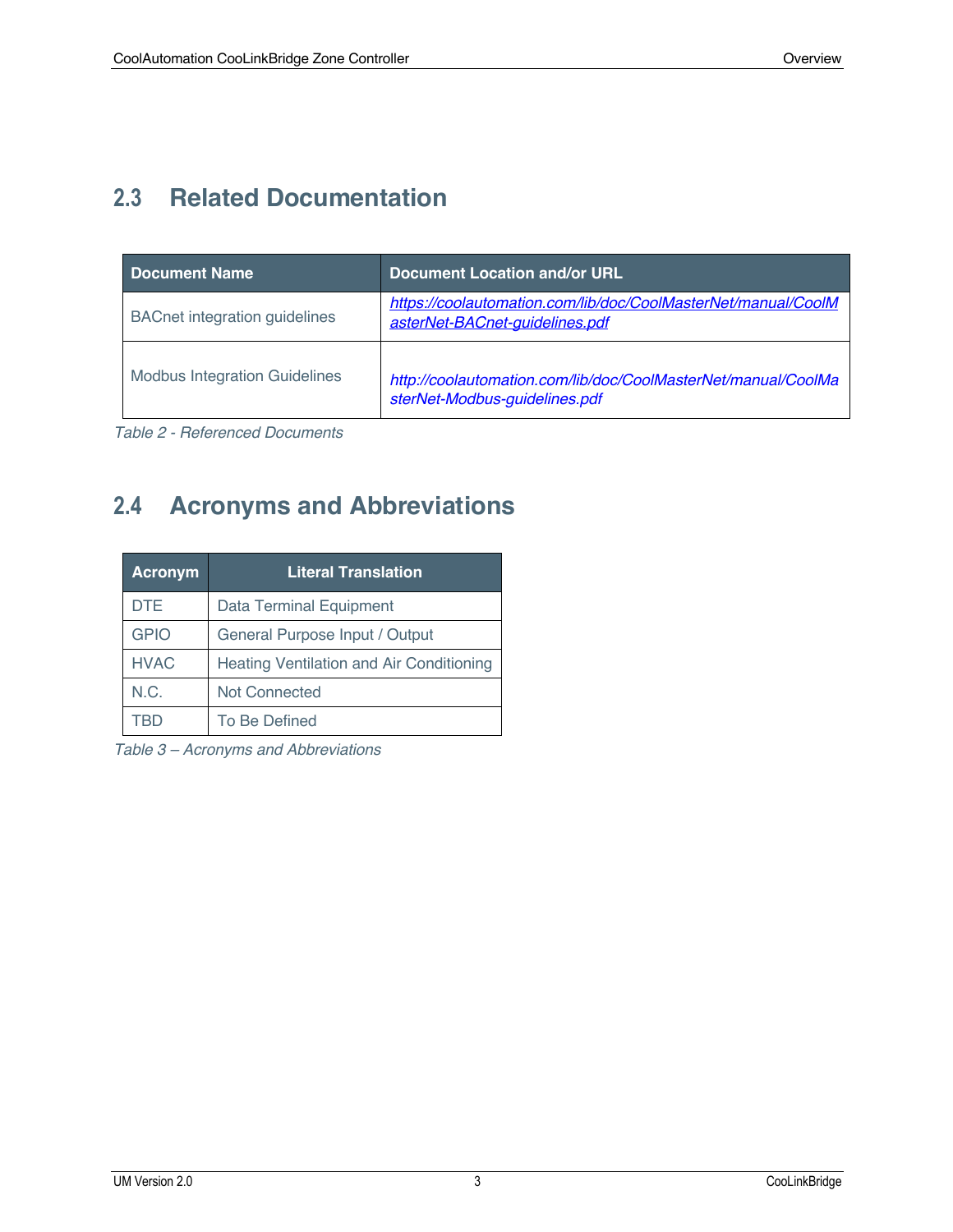# **3. System Layout and Connectivity**

The following sub-sections provide details on the different connectivity options of the system and how to use the various functions of the CooLinkBridge.

CooLinkBridge has multiple models, with different interfaces, for connecting to the different auxiliaries. Please make sure you are using the right model for your Auxiliary device, based on the compatibility table.

# **3.1 CooLinkBridge DKZ**

#### **3.1.1 Power**

The CooLinkBridge can be powered by one of the following methods:

- From the P1 P2 interface
- AC/DC adapter via VDC+ and VDC- terminals
- 12-24V DC from HVAC or other equipment via VDC+ and VDC- terminals
- USB device port

**Note:** Unit is shipped without power adapter.

### **3.1.2 Device Layout and Connectivity**



- (1) Mini USB Device Connector
- (2) RS232, I/O Connector
- (3) Power, HVAC, Modbus Connector
- (4) I/F Connector (Not in use)
- (5) ETH Connector
- (6) LCD Screen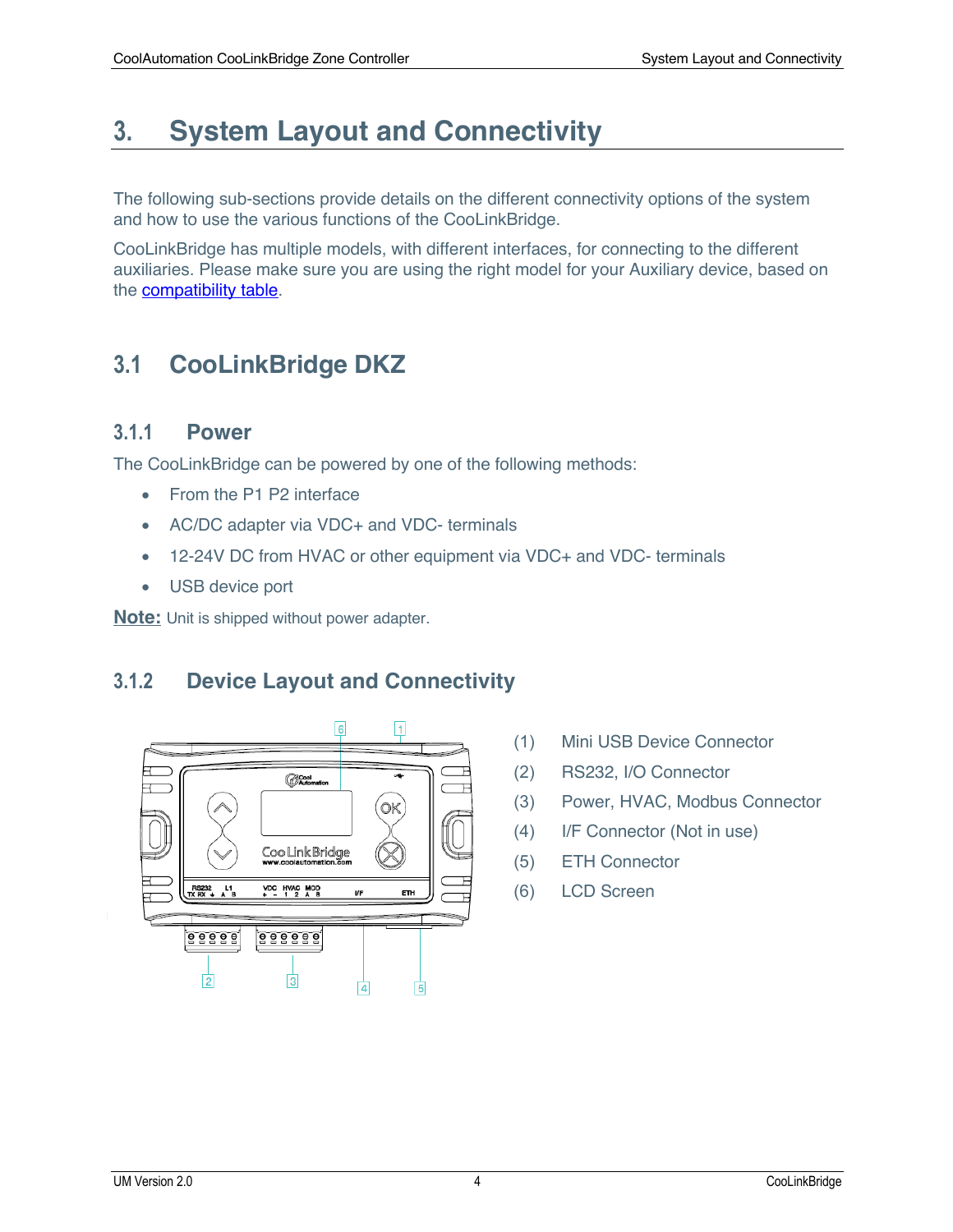*Figure 1 – Device Layout*

#### **3.1.2.1 Mini USB Device Connector**

Used to connect the CooLinkBridge to the PC USB Host for firmware updates and maintenance operations.

### **3.1.2.2 RS232 I/O Connector**

The RS232 Interface in CooLinkBridge is available from the RS232 I/O connector. An adapter cable routes RS232 signals to the DB9 connector according to the table below:

| <b>RS232/IO Pin</b> | Pin Name        | DP9 Pin | <b>Signal Level</b> | <b>Function Description</b>     |
|---------------------|-----------------|---------|---------------------|---------------------------------|
|                     | <b>RS232 TX</b> | 2       | $+12V$              | TxD Data from CooLinkBridge DKZ |
| 2                   | <b>RS232 RX</b> | 3       | ±12V                | RxD Data to CooLinkBridge DKZ   |
| 3                   | VDC-            |         | GND                 | Ground                          |
| 4                   | L1 A            |         |                     | General Purpose IO              |
| 5                   | _1 B            |         |                     | General Purpose IO              |

*Table 4 – RS232 I/O connector – RS232 to DB9 pin mapping* 

The length of the RS232 cable should not exceed 25m.

The default CooLinkBridge RS232 port settings are:

| <b>Parameter</b>      | Value |
|-----------------------|-------|
| <b>Baud Rate</b>      | 9600  |
| Data Bits             | 8     |
| <b>Parity Control</b> | None  |
| <b>Stop Bits</b>      |       |
| <b>Flow Control</b>   | None  |

*Table 5 – RS232 port settings*

By default, the RS232 interface is dedicated for the ASCII I/F protocol.

#### **3.1.2.3 Power, HVAC, Modbus Connector**

| <b>Pin</b><br><b>Number</b> | <b>Pin Name</b>   | <b>Function</b>          |  |
|-----------------------------|-------------------|--------------------------|--|
|                             | $VDC+$            | Input Voltage (optional) |  |
| 2                           | VDC-              | Ground (optional)        |  |
| 3                           | HVAC <sub>1</sub> | P1 P2 wire               |  |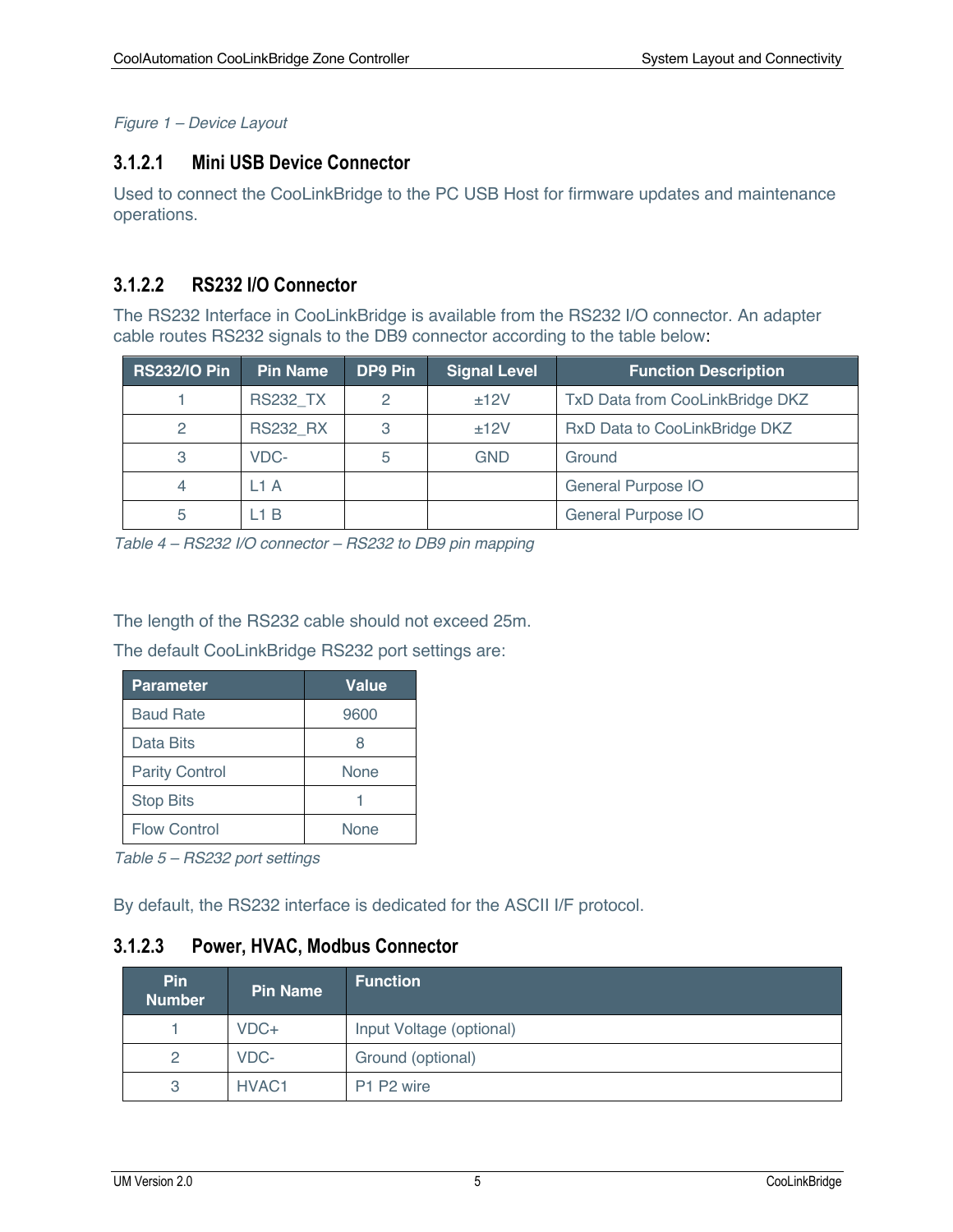| <b>Pin</b><br><b>Number</b> | <b>Pin Name</b>   | <b>Function</b>      |  |
|-----------------------------|-------------------|----------------------|--|
| 4                           | HVAC <sub>2</sub> | P1 P2 wire           |  |
| 5                           | MOD A             | Modbus A(+) Terminal |  |
| 6                           | MOD B             | Modbus B(-) Terminal |  |

*Table 6 - Power, HVAC, Modbus Connector*

By default, terminals MOD A and MOD B are used as an RS485 Interface line for DTE connection. CooLinkBridge DKZ supports the following RS485-based protocol:

- Modbus RTU (Slave mode)
- BACnet MSTP

#### **3.1.2.4 ETH Connector**

The CooLinkBridge incorporates an IEEE 802.3 compatible 10/100 Mb/s Ethernet port via an RJ45 connector. Below are the main port features.

| <b>Parameter</b>                    | Value<br><b>Notes</b> |                             |
|-------------------------------------|-----------------------|-----------------------------|
| Max Ethernet cable length           | 137m                  | CAT5 twisted pair cable     |
| <b>Bit Rate</b>                     | 10/100 Mb/s           |                             |
| <b>Supported Ethernet Protocols</b> | 10BASE-T/100BASE-TX   |                             |
| <b>Protocol Auto-Negotiation</b>    | Enabled               | <b>Against Link Partner</b> |

*Table 7 - Ethernet port features*

The RJ45 connector comprises Link and Activity indication LEDs used as specified below.

| <b>LED</b>          | <b>Color</b> | <b>Function</b>                     |
|---------------------|--------------|-------------------------------------|
| Link LED            | Green        | ON for good link<br>OFF for no link |
| <b>Activity LED</b> | Orange       | <b>BLINK for Tx/Rx activity</b>     |

*Table 8 - Ethernet activity indication LED*

The Ethernet interface is used by a number of protocols available in the CooLinkBridge

- ASCII I/F (via the ASCII I/F IP server)
- CoolRemote (cloud integration)
- Modbus IP
- BACnet IP
- REST API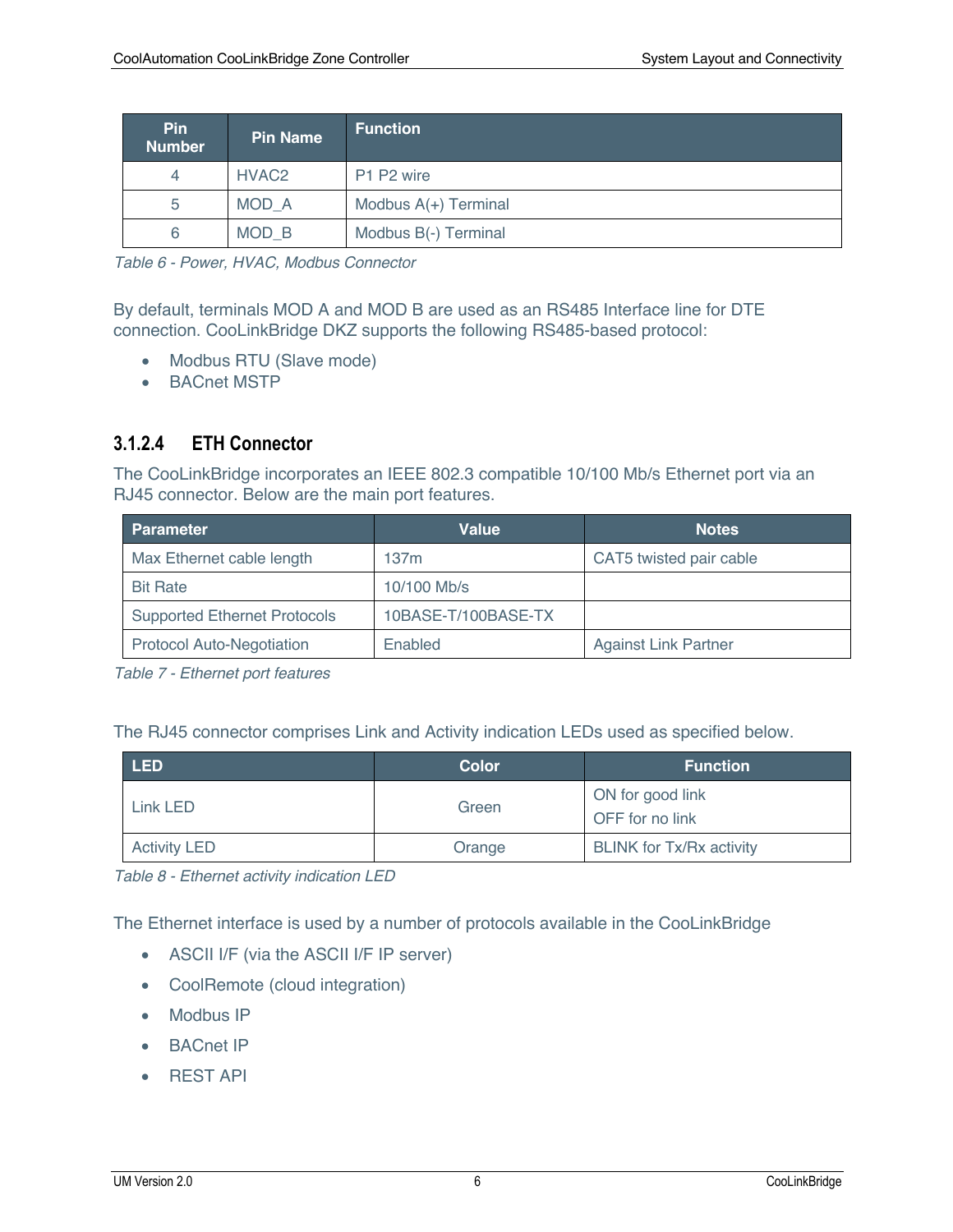**Network settings** of the CooLinkBridge are controlled using the *ifconfig command*.

#### **3.1.2.5 ASCII I/F IP Server**

The ASCII I/F IP server referenced as a server is a classic TCP/IP socket server. The server has the following default characteristics:

| <b>Characteristic</b>                  | <b>Value</b> |
|----------------------------------------|--------------|
| Max number of simultaneous connections |              |
| Default TCP/IP port                    | 10102        |

*Table 9 - ASCII I/F IP server characteristics*

### **3.1.2.6 LCD Screen**

The CooLinkBridge is equipped with an alphanumeric 8x2 characters LCD that presents important device parametric and status information.

| $\overline{1}$<br>3<br>$\overline{2}$ | $\overline{4}$<br>m<br>▄<br>⊞<br>₩ |
|---------------------------------------|------------------------------------|
|                                       | u<br>H<br>٠                        |
| $\sqrt{5}$                            | $\overline{6}$<br>9<br>7<br>8      |

- (1) ETH network connection status: Disconnected, Connected
- (2) CoolRemote cloud connection status: Not connected, Connected, Connected, communication in progress
- (3) HVAC line communication status: RX, TX
- (4) IP address (if acquired) and S/N are displayed (1 min toggle)
- (5) Indoor unit UID (L2.001 on this picture)
- (6) Indoor unit status: ON, OFF
- (7) Set temperature
- (8) Fan speed: High, Medium, Low, Auto
- (9) Operation mode: CL Cool, HT Heat, FA Fan, DR Dry, AU Auto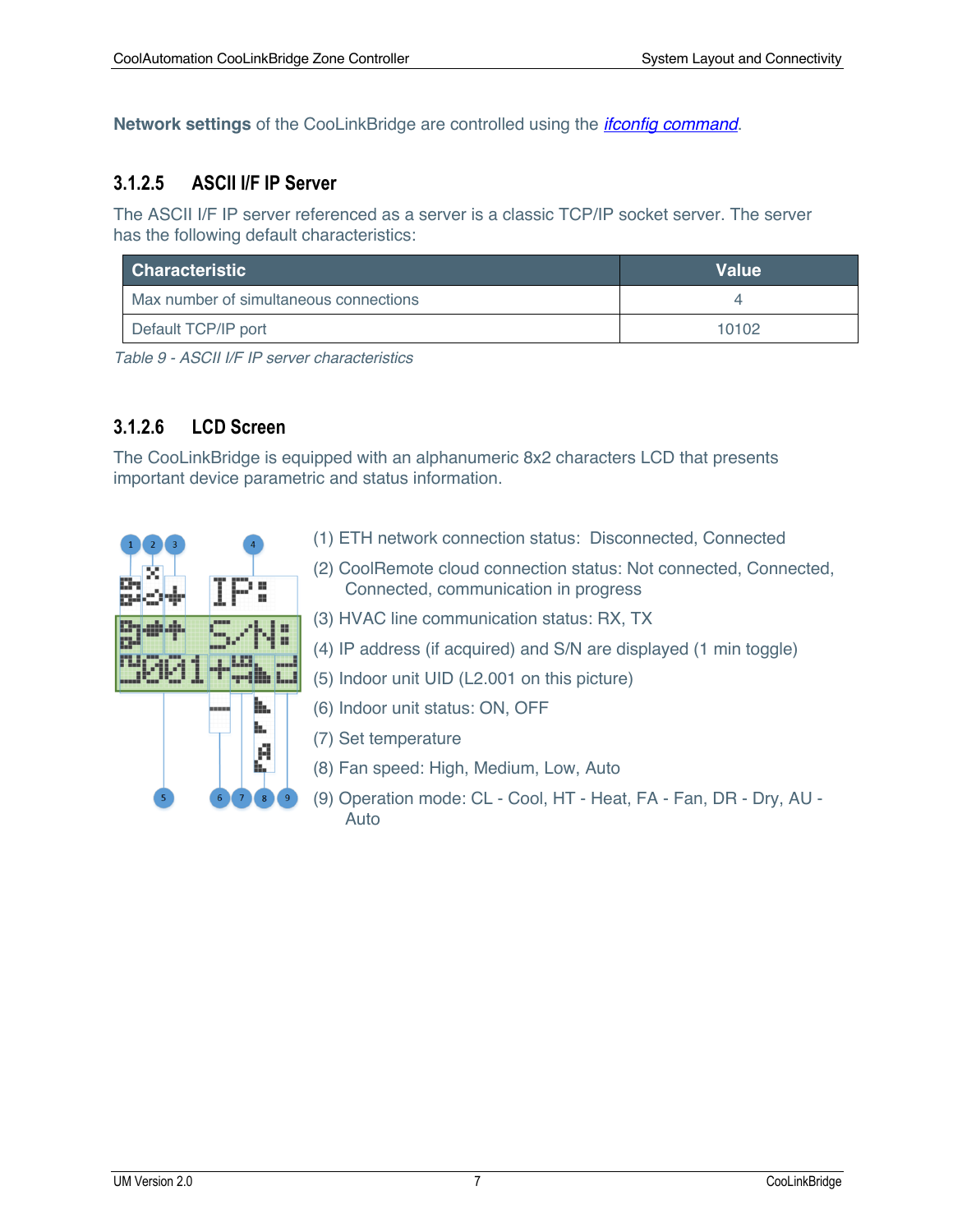## **3.2 CooLinkBridge IZN**

#### **3.2.1 Power**

The CooLinkBridge can be powered by one of the following methods:

- AC/DC adapter via VDC+ and VDC- terminals
- 12-24V DC from HVAC or other equipment via VDC+ and VDC- terminals
- USB device port
- 12-24V DC from power adaptrt through PWR terminal

**Note:** Unit is shipped without power adapter.

### **3.2.2 Device Layout and Connectivity**



- (1) Mini USB Device Connector
- (2) RS232, I/O Connector
- (3) HVAC L2, Modbus Connector
- (4) PWR
- (5) ETH Connector
- (6) LCD Screen

*Figure 2 – Device Layout*

#### **3.2.2.1 Mini USB Device Connector**

Used to connect the CooLinkBridge to the PC USB Host for firmware updates and maintenance operations.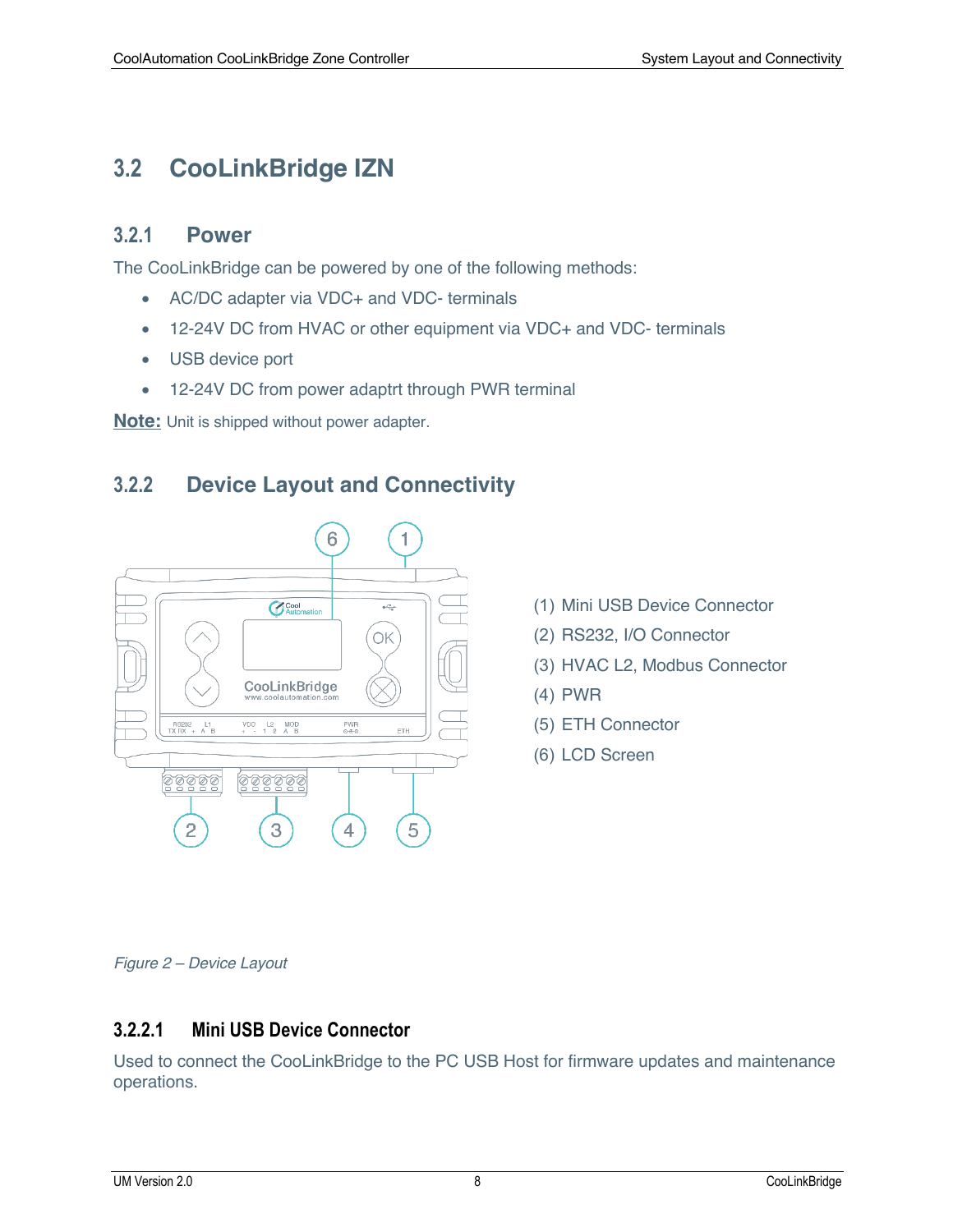#### **3.2.2.2 RS232 I/O Connector**

The RS232 Interface in CooLinkBridge is available from the RS232 I/O connector. An adapter cable routes RS232 signals to the DB9 connector according to the table below:

| <b>RS232/IO Pin</b> | <b>Pin Name</b> | DP9 Pin | <b>Signal Level</b> | <b>Function Description</b>     |
|---------------------|-----------------|---------|---------------------|---------------------------------|
|                     | <b>RS232 TX</b> | 2       | ±12V                | TxD Data from CooLinkBridge DKZ |
| 2                   | <b>RS232 RX</b> | 3       | ±12V                | RxD Data to CooLinkBridge DKZ   |
| 3                   | VDC-            | 5       | GND                 | Ground                          |
| 4                   | _1 A            |         |                     |                                 |
| 5                   | $\overline{AB}$ |         |                     |                                 |

*Table 10 – RS232 I/O connector – RS232 to DB9 pin mapping* 

The length of the RS232 cable should not exceed 25m.

The default CooLinkBridge RS232 port settings are:

| <b>Parameter</b>      | <b>Value</b> |
|-----------------------|--------------|
| <b>Baud Rate</b>      | 9600         |
| Data Bits             | 8            |
| <b>Parity Control</b> | <b>None</b>  |
| <b>Stop Bits</b>      |              |
| <b>Flow Control</b>   | None         |

*Table 11 – RS232 port settings*

By default, the RS232 interface is dedicated for the ASCII I/F protocol.

#### **3.2.2.3 Power, HVAC, Modbus Connector**

| <b>Pin</b><br><b>Number</b> | <b>Pin Name</b> | <b>Function</b>          |
|-----------------------------|-----------------|--------------------------|
|                             | VDC+            | Input Voltage (optional) |
| 2                           | VDC-            | Ground (optional)        |
| 3                           | L21             | not in use               |
| $\overline{4}$              | L22             | Not in use               |
| 5                           | MOD A           | Modbus A(+) Terminal     |
| 6                           | MOD B           | Modbus B(-) Terminal     |

*Table 12 - Power, HVAC, Modbus Connector*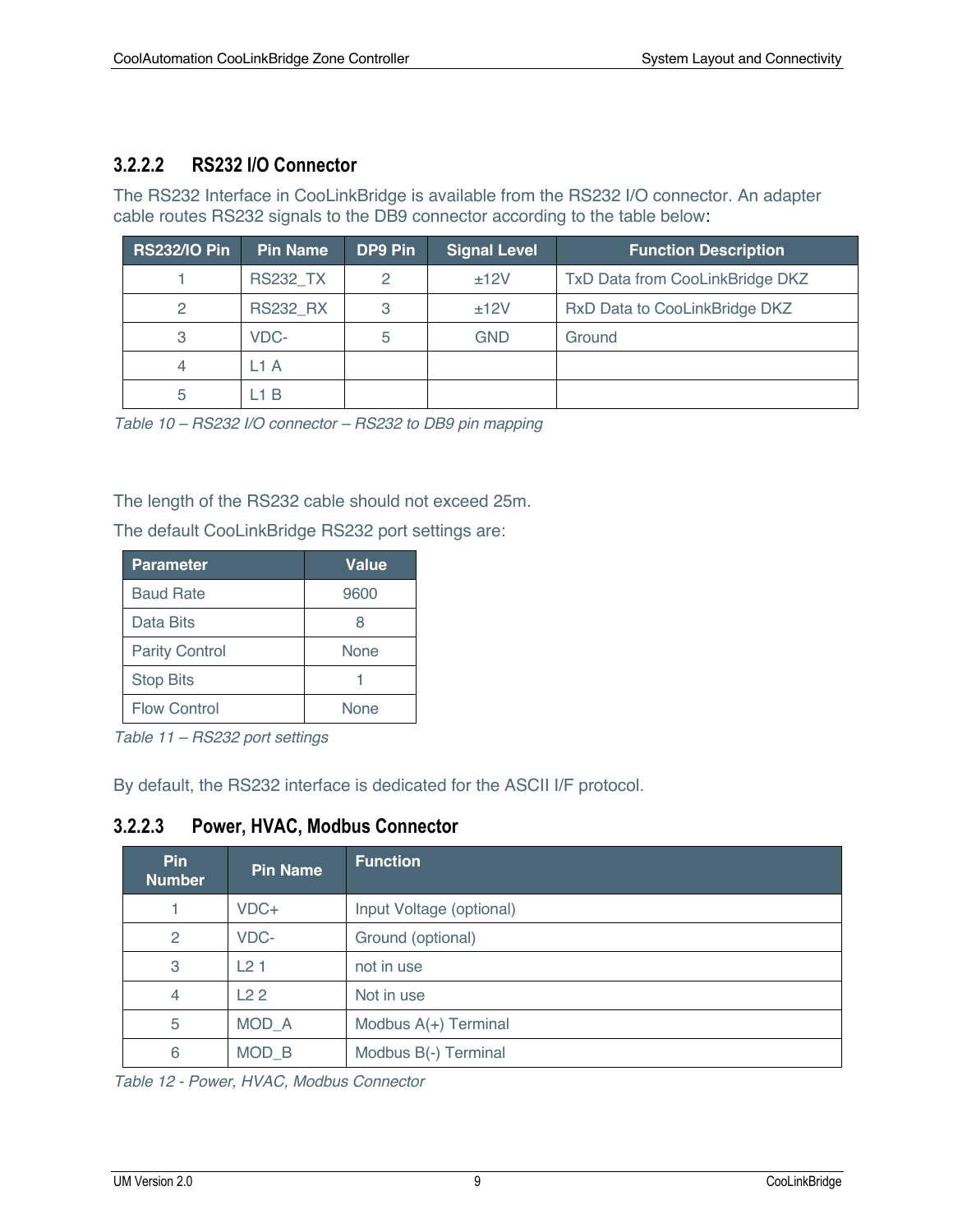By default, terminals MOD A and MOD B are used as an RS485 Interface line for DTE connection. CooLinkBridge IZN supports the following RS485-based protocol:

- Modbus RTU (Slave mode)
- BACnet MSTP

#### **3.2.2.4 ETH Connector**

The CooLinkBridge incorporates an IEEE 802.3 compatible 10/100 Mb/s Ethernet port via an RJ45 connector. Below are the main port features.

| <b>Parameter</b>                    | Value               | <b>Notes</b>                |
|-------------------------------------|---------------------|-----------------------------|
| Max Ethernet cable length           | 137m                | CAT5 twisted pair cable     |
| <b>Bit Rate</b>                     | 10/100 Mb/s         |                             |
| <b>Supported Ethernet Protocols</b> | 10BASE-T/100BASE-TX |                             |
| <b>Protocol Auto-Negotiation</b>    | Enabled             | <b>Against Link Partner</b> |

*Table 13 - Ethernet port features*

The RJ45 connector comprises Link and Activity indication LEDs used as specified below.

| LED <sup>1</sup>    | Color  | <b>Function</b>                     |
|---------------------|--------|-------------------------------------|
| Link LED            | Green  | ON for good link<br>OFF for no link |
| <b>Activity LED</b> | Orange | <b>BLINK for Tx/Rx activity</b>     |

*Table 14 - Ethernet activity indication LED*

The Ethernet interface is used by a number of protocols available in the CooLinkBridge

- ASCII I/F (via the ASCII I/F IP server)
- CoolRemote (cloud integration)
- Modbus IP
- BACnet IP
- REST API

**Network settings** of the CooLinkBridge are controlled using the *ifconfig command*.

#### **3.2.2.5 LCD Screen**

The CooLinkBridge is equipped with an alphanumeric 8x2 characters LCD that presents important device parametric and status information.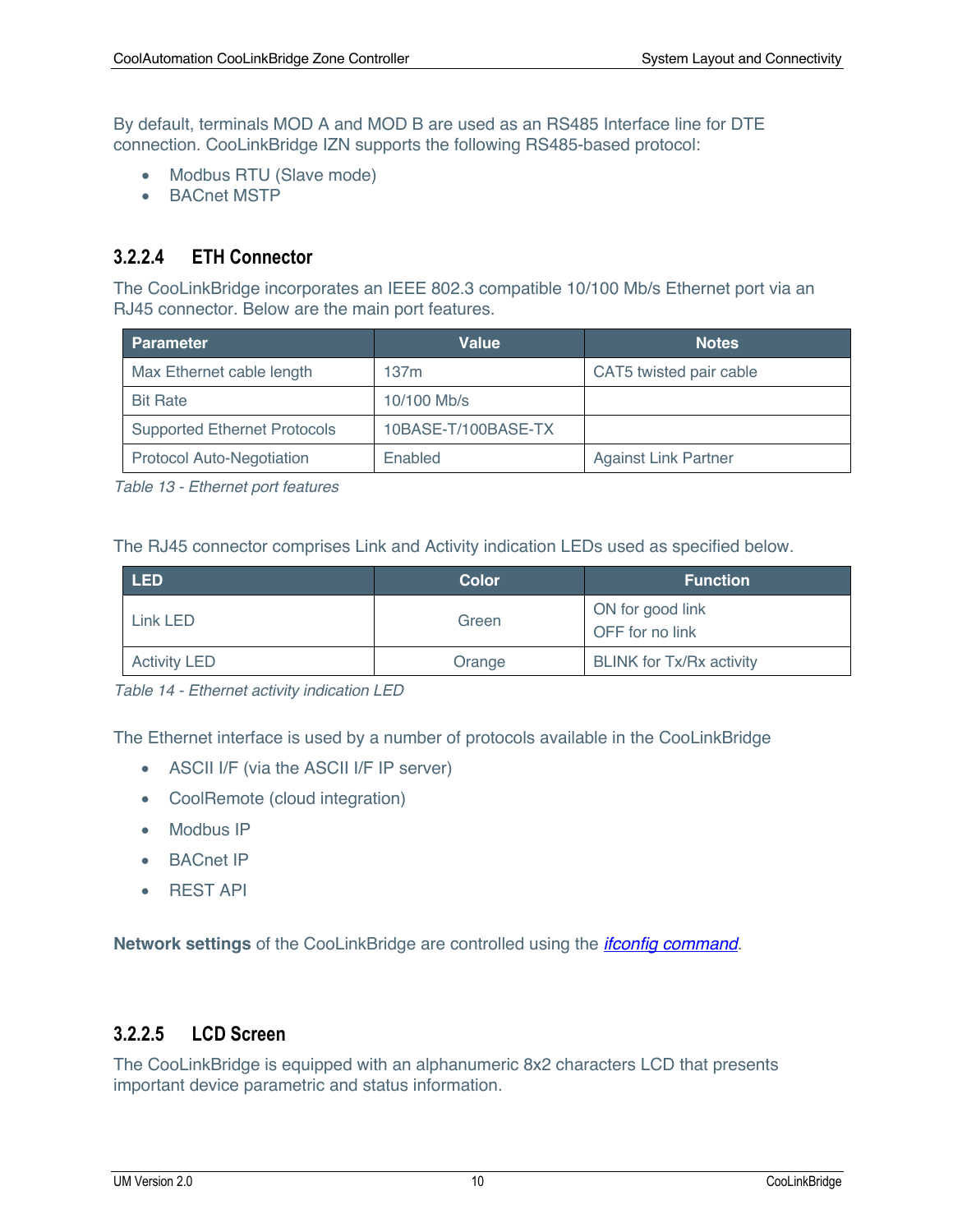| $\overline{1}$<br>$\overline{2}$<br>3<br> | $\overline{4}$<br>m<br>---<br>₽<br>ш |
|-------------------------------------------|--------------------------------------|
|                                           | ---<br>₩<br>₩<br>٠<br>٠              |
| 5 <sub>1</sub>                            | H.<br>$\overline{6}$<br>9<br>7<br>8  |

- (1) ETH network connection status: Disconnected, Connected
- (2) CoolRemote cloud connection status: Not connected, Connected, Connected, communication in progress
- (3) HVAC line communication status: RX, TX
- (4) IP address (if acquired) and S/N are displayed (1 min toggle)
- (5) Indoor unit UID (L2.001 on this picture)
- (6) Indoor unit status: ON, OFF
- (7) Set temperature
- (8) Fan speed: High, Medium, Low, Auto
- (9) Operation mode: CL Cool, HT Heat, FA Fan, DR Dry, AU Auto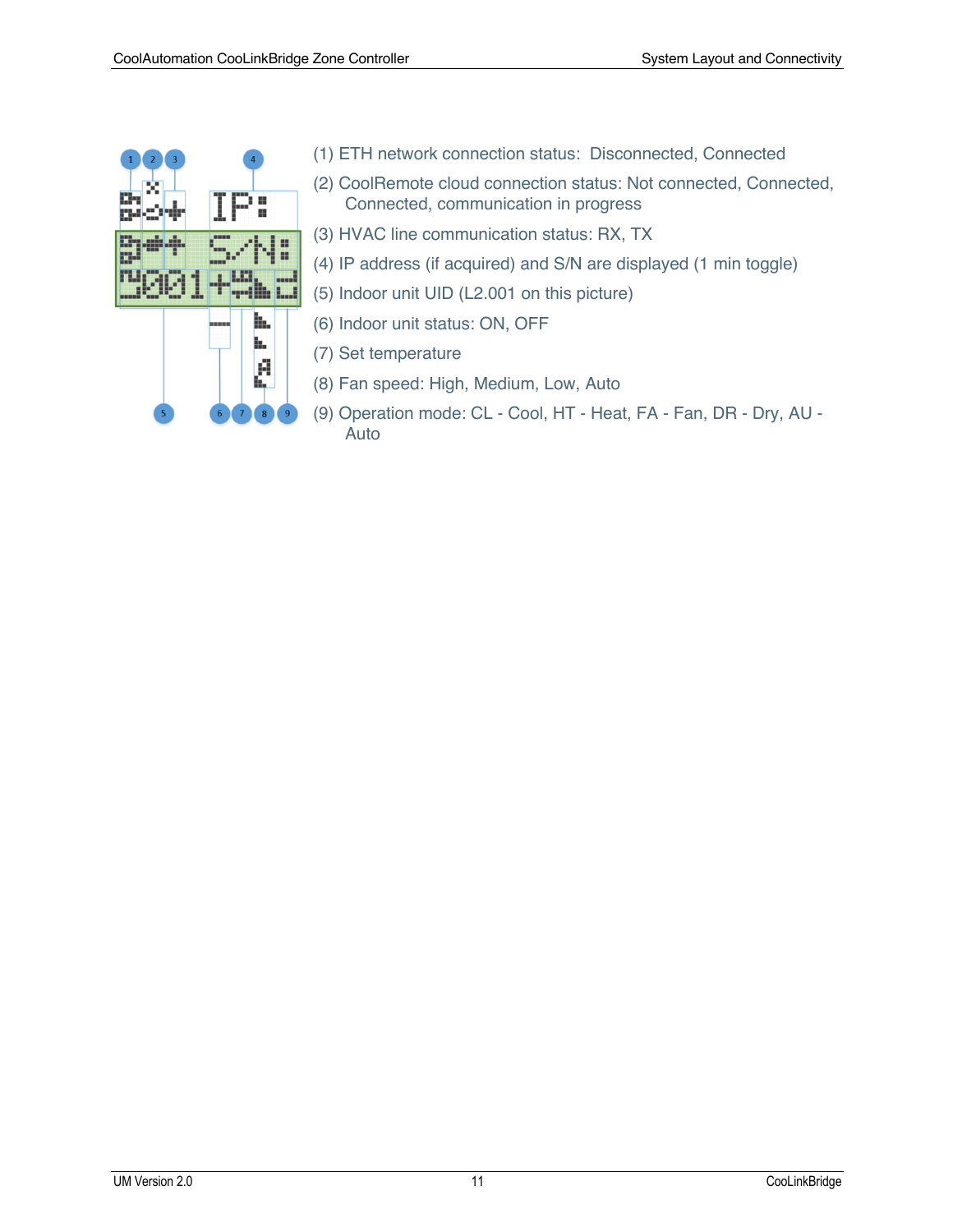# **4. Installation Guidelines**

### **4.1 Daikin DKZ**

### **4.1.1 How to connect**





Follow the procedure below to connect the CooLinkBridge DKZ to the Zone Controller and Indoor Unit:

- Connect the CooLinkBridge HVAC terminals to the P1 P2 terminals on the Indoor unit
- Reset power to the Indoor unit and to the Zone Controller
- Connect the relevant interface (Ethernet, Modbus, BACnet) and verify that zones can be controlled through the relevant commands.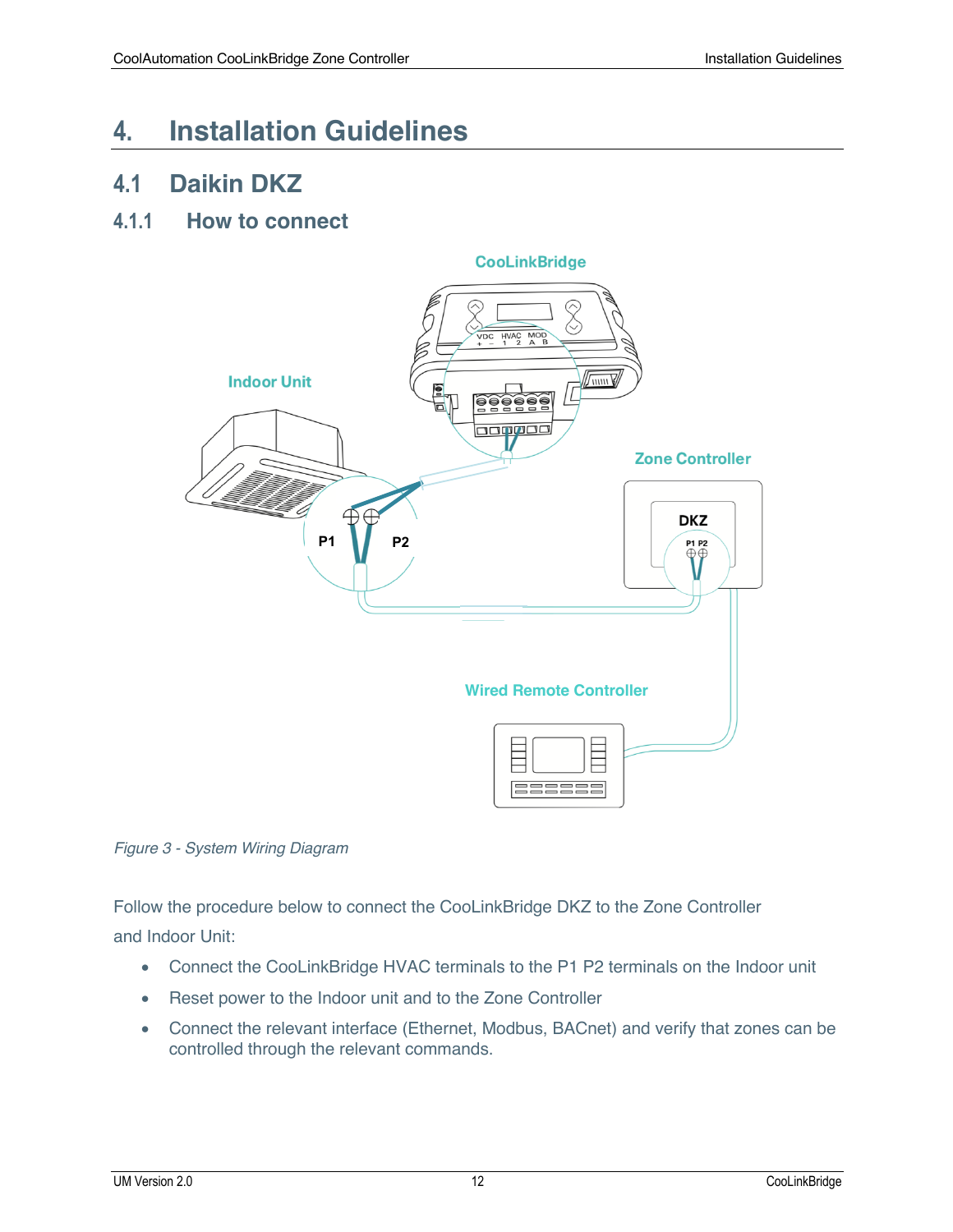### **4.1.2 Functional Limitations**

The following limitations should be considered when installing and integrating with the CooLinkBridge DKZ:

- Only one original panel (BRC230Z4/8 or BRC24Z4/8) can be used with the CooLinkBridge DKZ. Usage of a secondary BRCSZC slave controller is prohibited.
- Zones can be turned ON only after indoor unit is turned ON
- Modes and Fan speed can be controlled only for Indoor unit and not for zones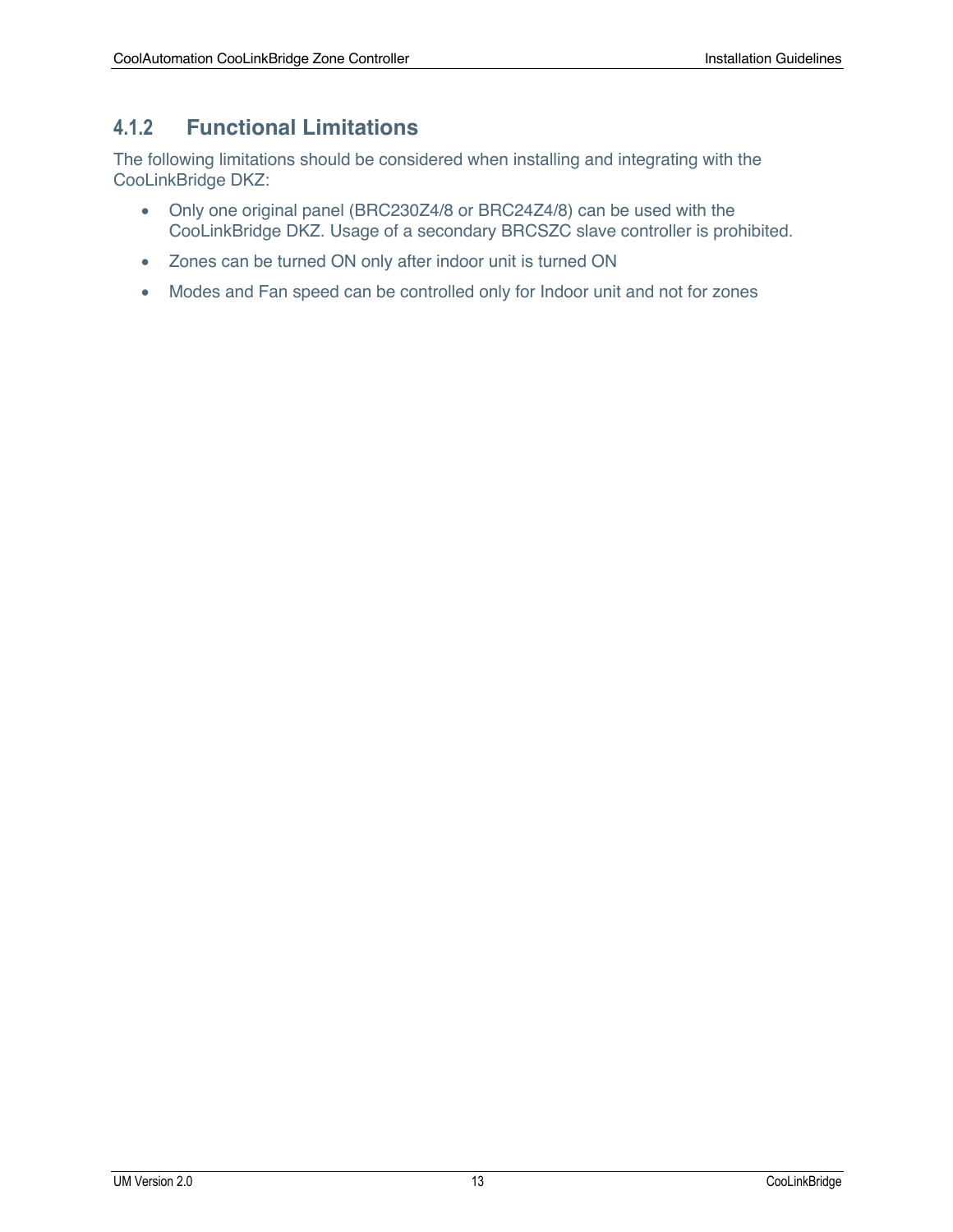### **4.2 iZone**

### **4.2.1 How to connect**



*Figure 4 - System Wiring Diagram*

Follow the procedure below to connect the CooLinkBridge IZN to the iZone Zone Controller:

- Connect the iZone zone controller to the local network using iZone Wireless CL5BK bridge.
- Connect the CooLinkBridge to the same local network of the iZone controller, through the ETH port
- iZone Zone Controllers are discovered automatically by CoolLinkBridge
- On the CooLinkBridge, the AC indoor unit will be shown on the CooLinkBridge as UID XX0, while Zones UID will be shown as XX1 .. XX9
- Connect the relevant interface (Ethernet, Modbus, BACnet) and verify that zones can be controlled through the relevant commands.

### **4.2.2 Functional Limitations**

The following limitations should be considered when installing and integrating with the CooLinkBridge IZN: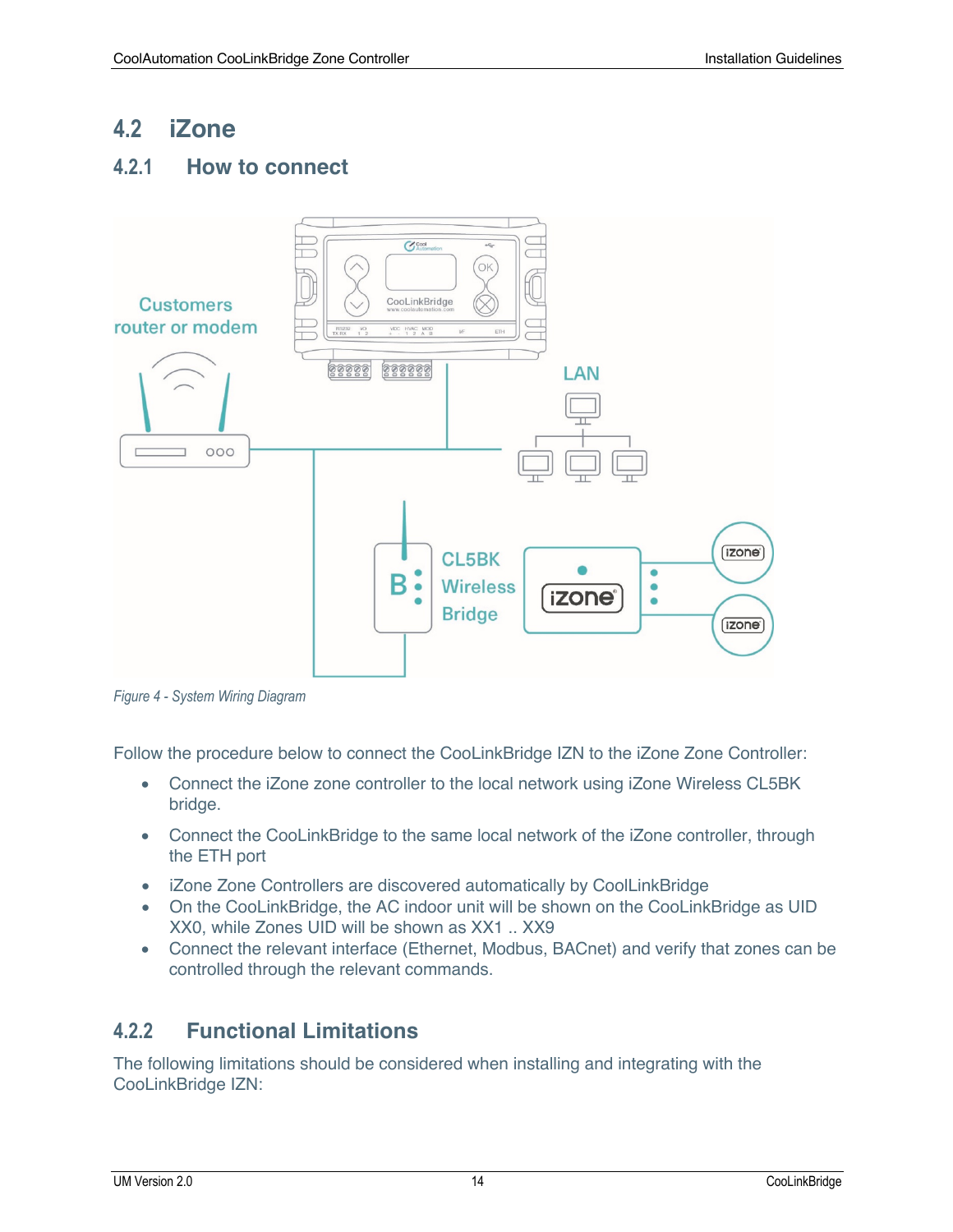- Mode of operation can only be set for the AC indoor unit and not for the zones. The zone's mode will follow the AC unit's mode
- Fan speed can only be set for the AC indoor unit and not for the zones. For all the zones, Fan speed value reported by CooLinkBridge indicates the dumper status: closed/open/auto and is a read only value.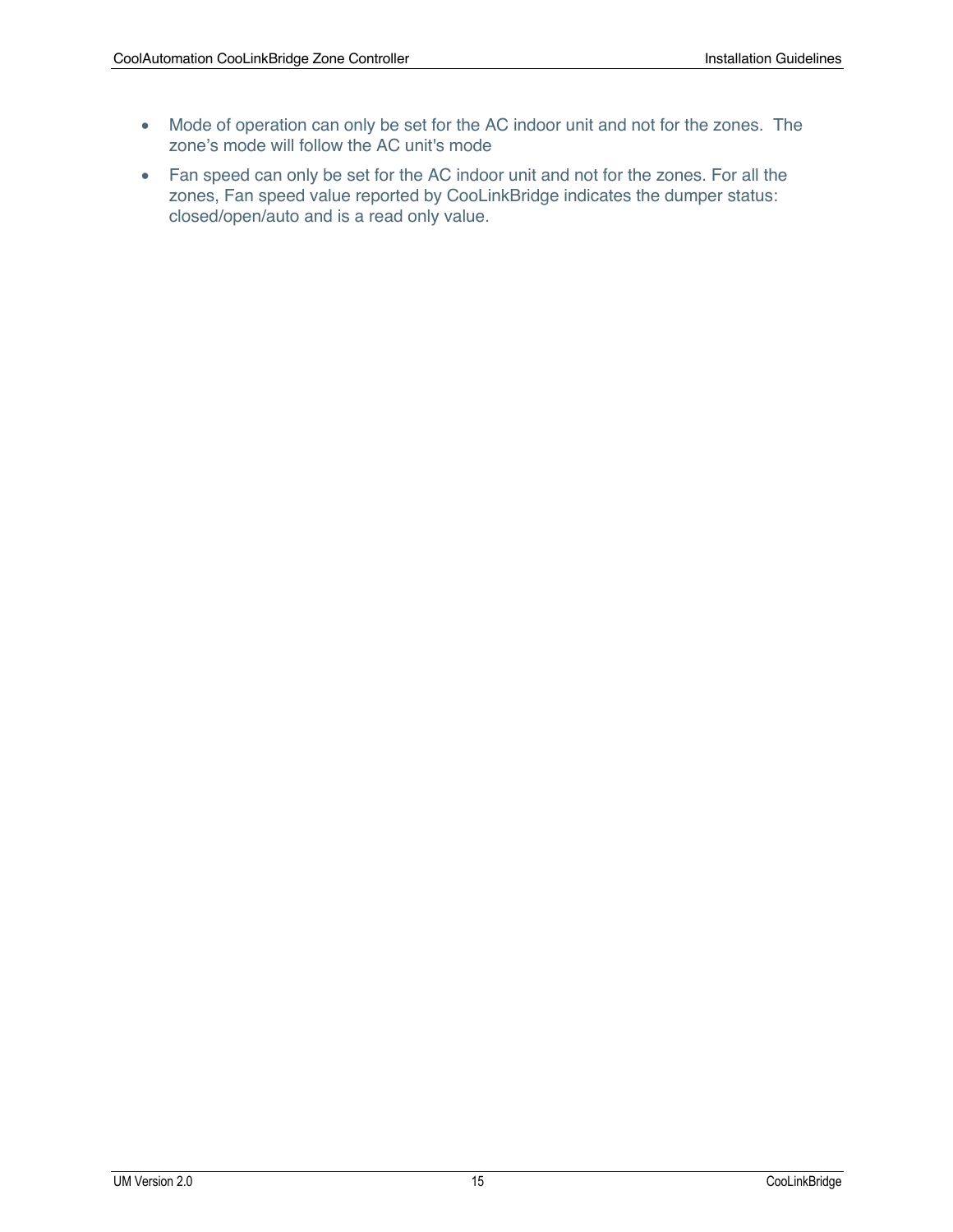# **5. Configuration**

### **5.1 Network Configuration**

Network configuration is made using the ifconfig command as described below.

#### **SYNOPSIS**

ifconfig

ifconfig <PROPERTY> <VALUE>

ifconfig enable I disable

#### **DESCRIPTION**

Query or configure Ethernet network settings. Without parameters, the **ifconfig** command lists the current configuration. To change the configuration, use the format with the parameters **<PROPERTY>** and **<VALUE>.** Parameter **IP** can be set to **DHCP** (DHCP client) or fixed IP number. In case of DHCP - Netmask and Gateway values are provided by the DHCP server. By default, CooLinkBridge DKZ is configured for DHCP client operation. The CooLinkBridge DKZ Ethernet module can be enabled or disabled with the corresponding command.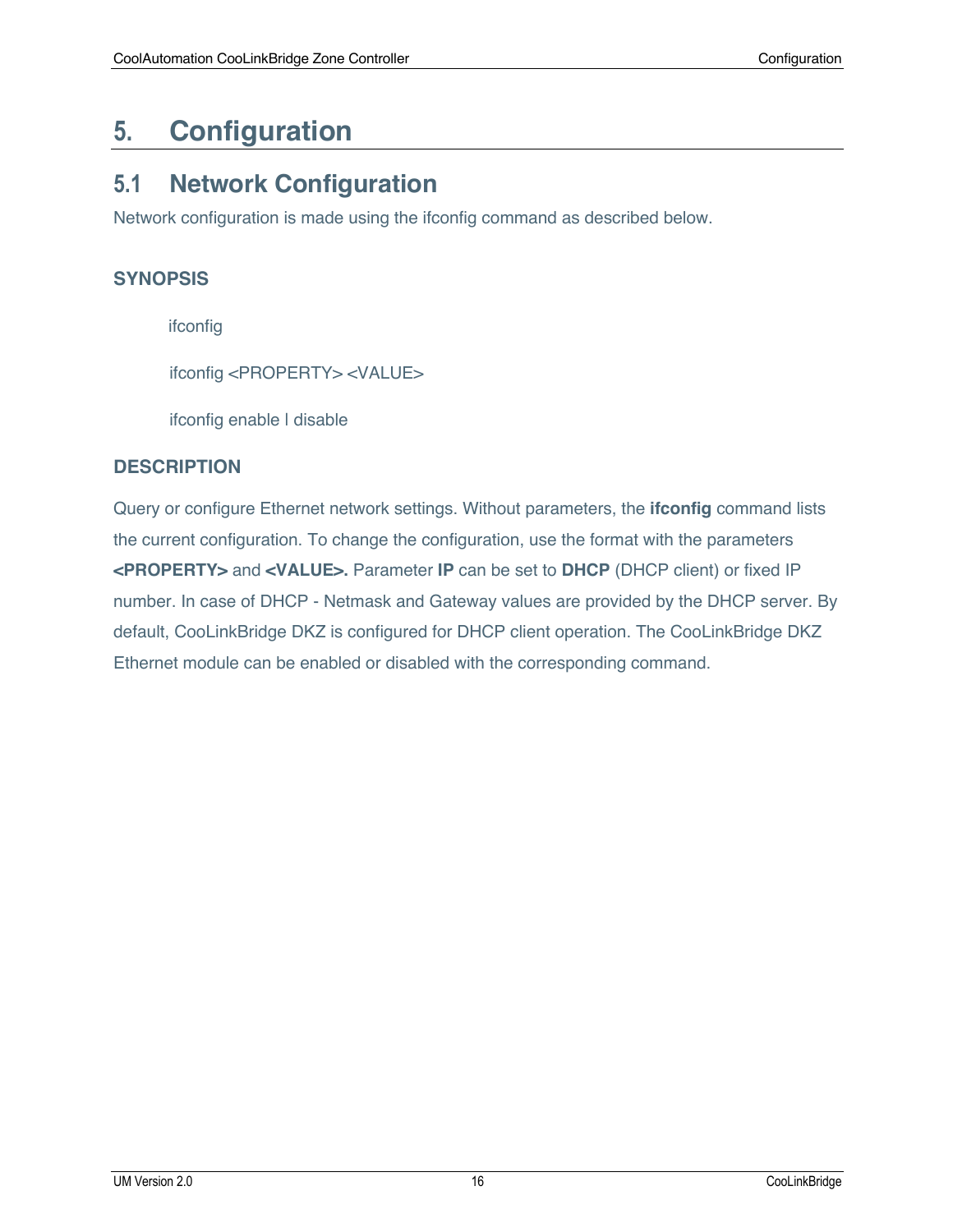#### **EXAMPLE**

#### **5.1.1 Query network settings**

**>ifconfig**

**MAC : 28:3B:96:FF:FF:FE**

**Link : Up**

**IP : 192.168.1.109 (DHCP)**

**Netmask: 255.255.255.0**

**Gateway: 192.168.1.1**

**OK**

#### **5.1.2 Configure fixed IP and Gateway**

**>ifconfig IP 192.168.1.102** 

**OK, Boot Required!** 

**>ifconfig Gateway 192.168.1.0**

**OK, Boot Required!** 

### **5.1.3 Configure DHCP client operation**

**>ifconfig IP DHCP** 

**OK**

#### **5.1.4 Disable Ethernet**

**>ifconfig disable** 

**OK, Boot Required!**